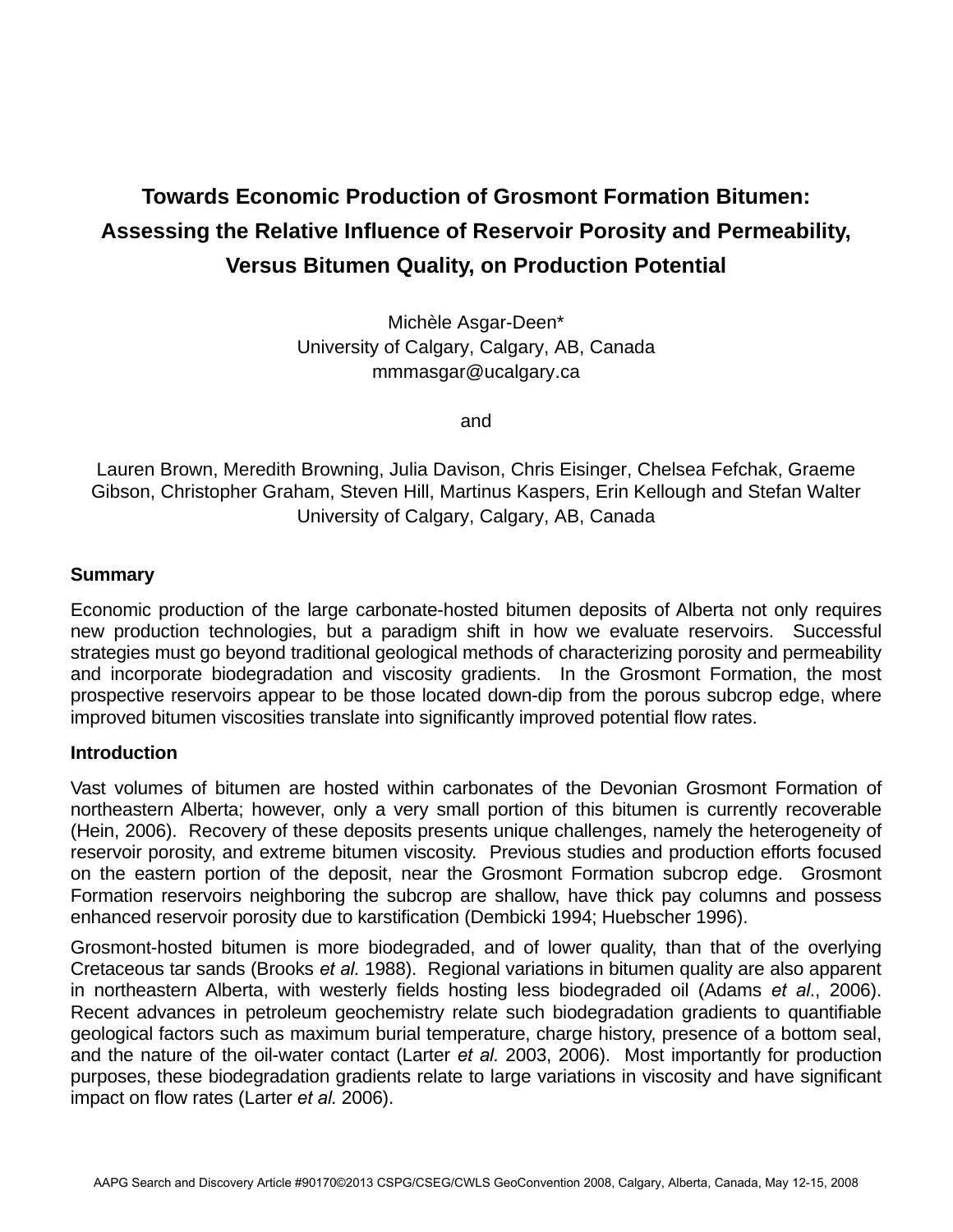## **Objective**

Westerly Grosmont reservoirs tend to have lower porosity and permeability than their up-dip stratigraphic equivalents at the subcrop edge. However, these reservoirs have the potential to host higher quality bitumen with significantly lower viscosity. This study assesses whether oil quality and viscosity outweigh reservoir porosity and permeability variations when evaluating production potential from the Grosmont Formation.

#### **Methods**

Subcrop-type Grosmont reservoirs are well described and characterized in the literature (Luo and Machel, 1995). Porosity and permeability data from these studies are mapped to geological facies and compared to wireline log responses. These log responses, and facies models are extrapolated in order to characterize the down-dip Grosmont Formation reservoirs.

Most of the detailed published studies of Grosmont Formation stratigraphy, sedimentology and diagenesis predate the widespread use of the PE log (photoelectric effect). PE log response is proven to be a useful and quick tool for mapping highly prospective dolomitized zones within the Grosmont. Other methods used include detailed core description, thin section, and acetate peel analysis.

Grosmont oil viscosities are estimated from published geochemical data as well as regional viscosity trends in the overlying Cretaceous strata. In combination with the detailed reservoir characterizations, these viscosities are used to compare potential flow rates and production from the subcrop and down-dip Grosmont reservoirs.

#### **Core Examples**

Representative examples of significant porosity and permeability types from the Grosmont Formation are presented in core. The highly heterogeneous nature of the core also highlights the complex nature of the reservoir. Examples of heterogeneity in both the scale and the nature of Grosmont porosity are represented in Figures 1 and 2.

#### **Conclusions**

Although Grosmont subcrop reservoirs are associated with higher porosity and permeability, downdip Grosmont reservoirs have the potential for significantly decreased bitumen viscosities. In addition, down-dip Grosmont reservoirs possess a more predictable reservoir architecture and better seal / flow barrier integrity; these are essential components for enhanced recovery schemes, such as steam injection.

In conclusion, bitumen viscosity is a key variable for evaluating Grosmont Formation plays. The down-dip Grosmont Formation reservoirs are prospective and merit further work, such as the acquisition of additional geochemical data.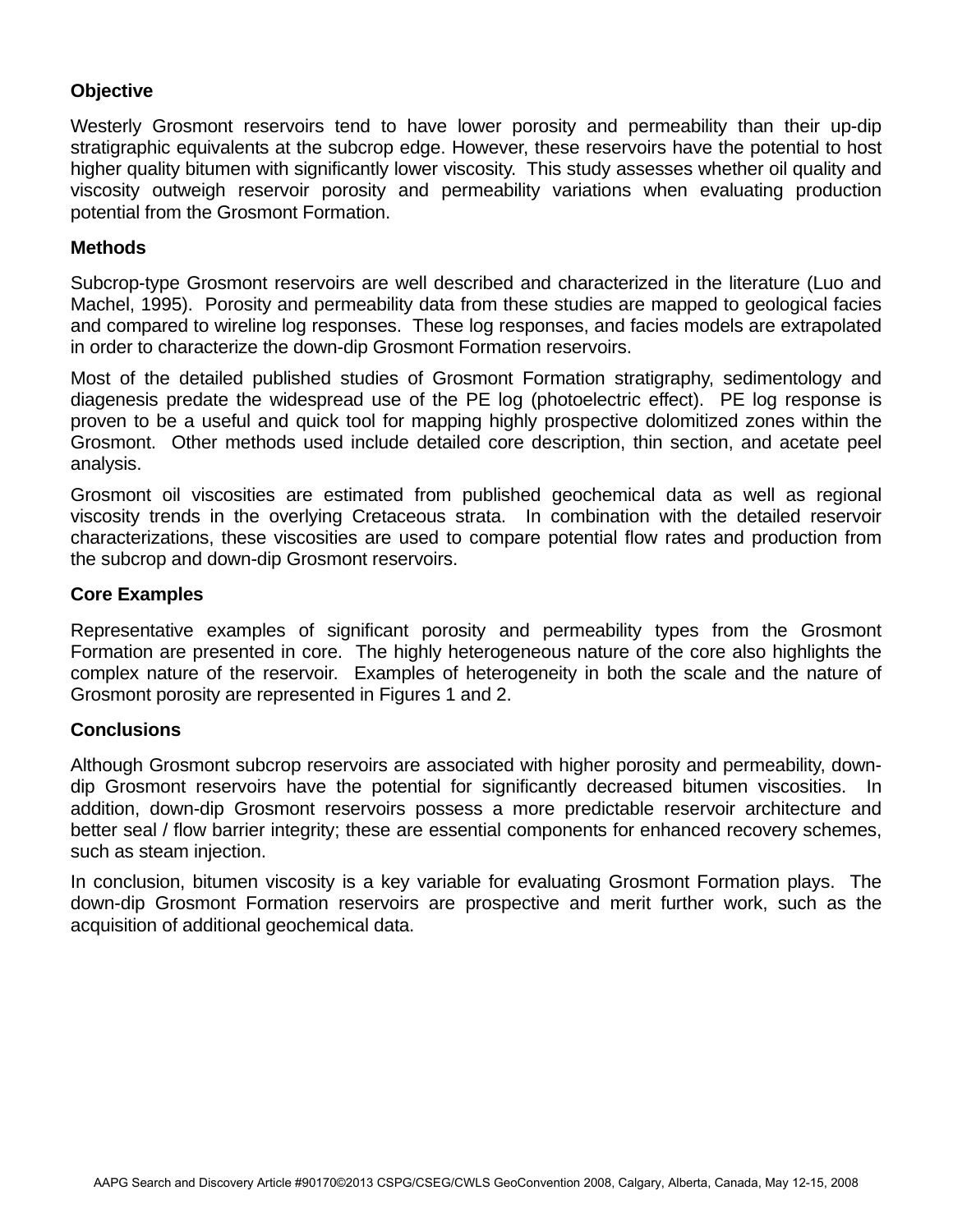

Figure 1: Core photograph of the Grosmont Formation displaying moldic, vuggy (V) and fracture (F) porosity types. Sample from 00/4-28-089-20W4 at 1077 feet depth.